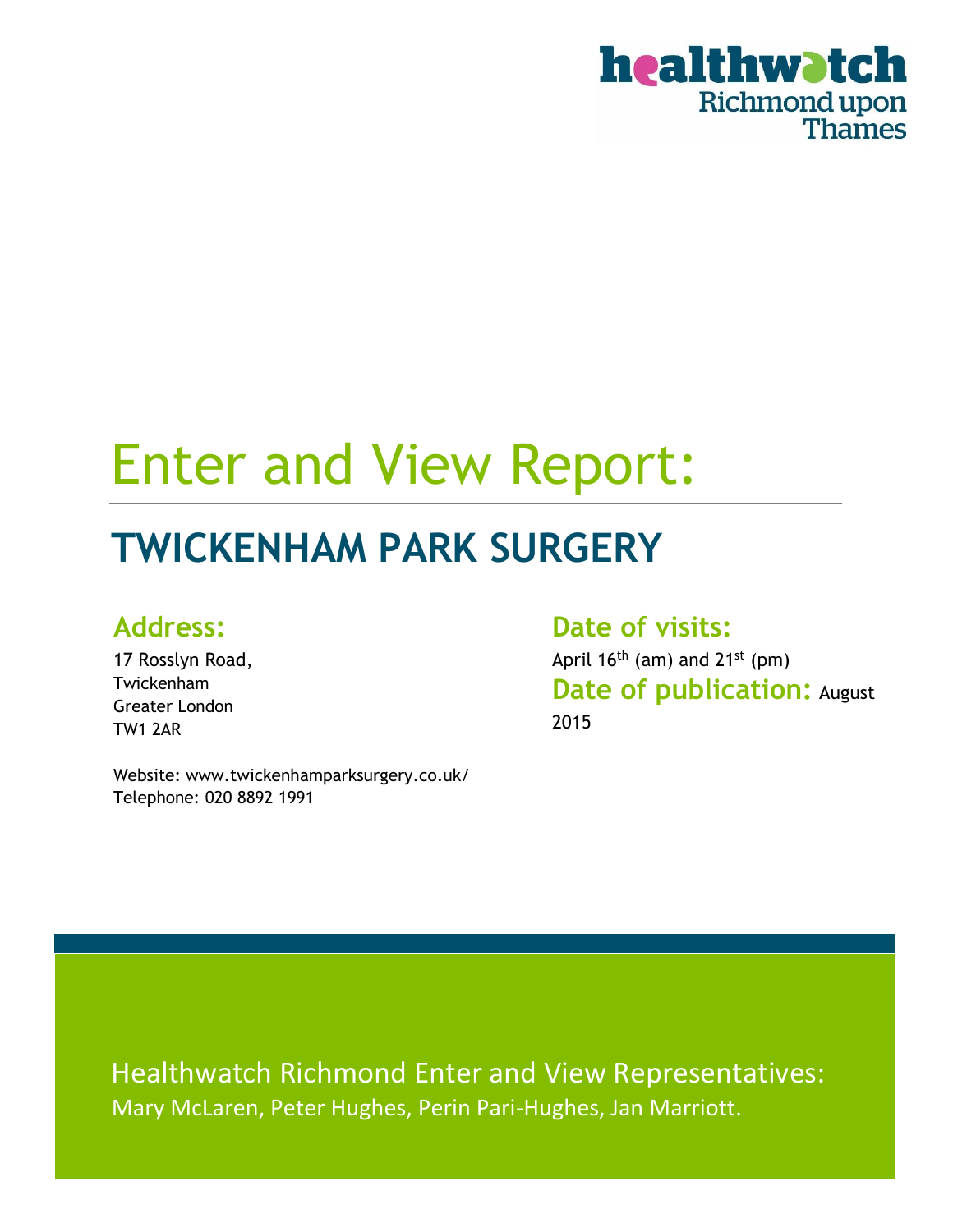### Introduction

In February 2014 Healthwatch Richmond held a public GP Forum with local residents, GPs and key organisations involved in General Practice. We asked the community for feedback about their experiences of using the GP services. The feedback we received encouraged us to further investigate the level of service provided in the Borough.

Healthwatch Richmond analysed data collected in the Ipsos Mori July 2014 and January 2015 GP Patient Report. We triangulated this data from practices across the borough with data available on NHS Choices between January and September 2014, data collected for the Healthwatch Richmond Infobank, the Friends and Family Test and our GP Report, March 2014. This information indicated that there was a variation in patient experience of GP services across the borough. We identified practices with high, medium and low levels of patient satisfaction and cross-referenced these with comments on NHS Choices. Based on this we identified a number of practices to visit across the range of patient experience. It was based on these findings that Twickenham Park Surgery was selected to receive visits.

Our intention in conducting Enter and View visits to GP surgeries, was to identify both positive practice and any issues on which we may make recommendations for improvements.

Twickenham Park Surgery is located in Twickenham and has a total of 6,938 patients registered. The practice has two practice managers, seven doctors (five permanent, one with a one year contract, one locum), one healthcare assistant, one practice nurse, five receptionists and one administrative assistant.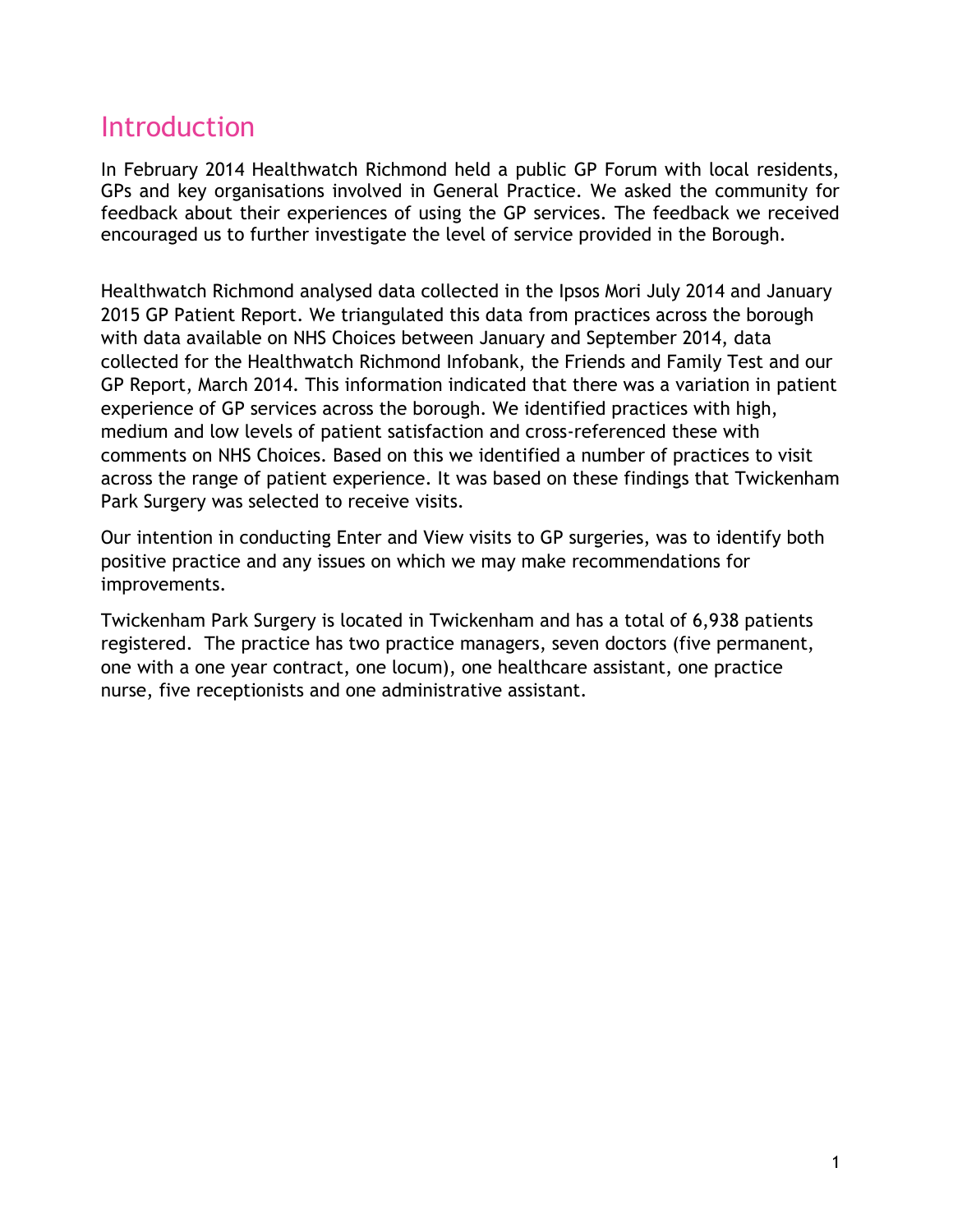### **Methodology**

#### **Setting up the visits**

The visits to Twickenham Park Surgery took place on the 16<sup>th</sup> and 21<sup>st</sup> April. The visits were undertaken by two staff or volunteer authorised Enter and View Representatives. Each visit lasted two hours, one taking place in the morning and the other in the afternoon to ensure greater accuracy and representation of the patient population in our data. Enter and View Representatives undergo a thorough recruitment and training process including application, references, interviews, Enter and View training, specific training on conducting visits in GP Practices, and DBS checks. All the Enter and View representatives carried photographic identification cards at all times during the visits.

The practice was contacted in advance and mutually acceptable dates were agreed for the visits, which was then confirmed in writing. The visits were conducted in line with the Healthwatch Richmond Enter and View Policy, a copy of which was provided to the practice before the visit.

#### **Conducting the visits**

Enter and View representatives approached patients in the waiting room of the practice, introducing themselves, Healthwatch Richmond and the purpose of the study. Patients were then asked for their consent and, once given, volunteers conducted a semi-structured interview. Our interviews with patients encouraged comments on both positive and negative aspects of the practice and focused on:

- Access to services
- Quality of care
- Overall satisfaction with the practice
- Any improvements patients would like to see

In addition, practice staff were interviewed and an observational audit of the service was carried out at each visit.

Each of the four Enter and View Representatives provided written reports of their findings, which were analysed by Healthwatch staff to identify trends and key issues arising from the data collected. These findings are presented below.

#### **Limitations**

Whilst we tried to ensure accuracy in data by conducting our visits on one afternoon and one morning, it became clear that most of the patients we spoke to were either retired or currently not working. It is important to note that this may have had an impact on our findings, particularly in relation to opening hours and accessibility of booking appointments.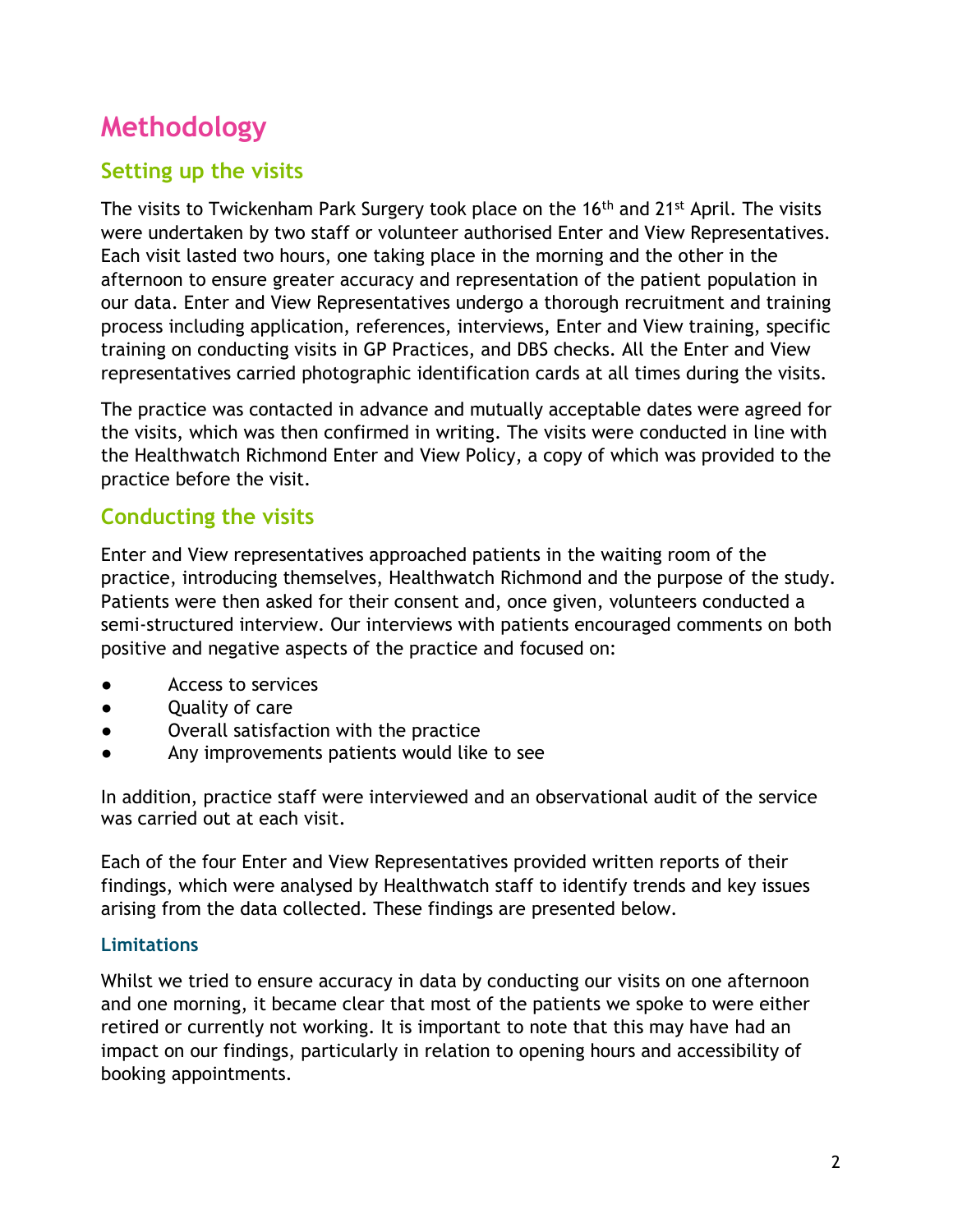### **Overall Findings**

#### **Summary**

Overall, our findings correlate with those found in the Ipsos Mori July 2014 and January 2015 GP Patient Report - that patients at Twickenham Park Surgery are highly satisfied with their experience of the surgery.

Our evidence suggests that there are number of *key factors* that have contributed to this:

#### **Learning from Feedback**

The surgery takes a very proactive approach to feedback from patients. Our findings suggest that the surgery prioritises the Patient Participation Group (PPG), viewing their input as instrumental in improving the practice. The patients we interviewed felt that their opinions were appropriately heard and responded to by the practice staff.

#### **Atmosphere**

The patients we interviewed, spoke about the *family dynamic, calm, friendly and warm* atmosphere created by staff at the surgery. We found that staff at Twickenham Park Surgery approached their patients in a personal and extremely friendly manner. This, for the patients we interviewed, was critical in creating a surgery that they wanted to be part of.

#### **Holistic Approach to Care**

Our findings also suggest that medical and community care are treated not in isolation, but are integrated at the practice. This was evidenced by the inclusion of a community noticeboard, which encourages patients to become more socially involved in the community by participating in different community activities.

The surgery also places great emphasis on staff care, including their professional and personal development, resulting in a high level of satisfaction among staff working at the surgery.

We hope that the practice will pass on the positive feedback that we have gathered to all staff.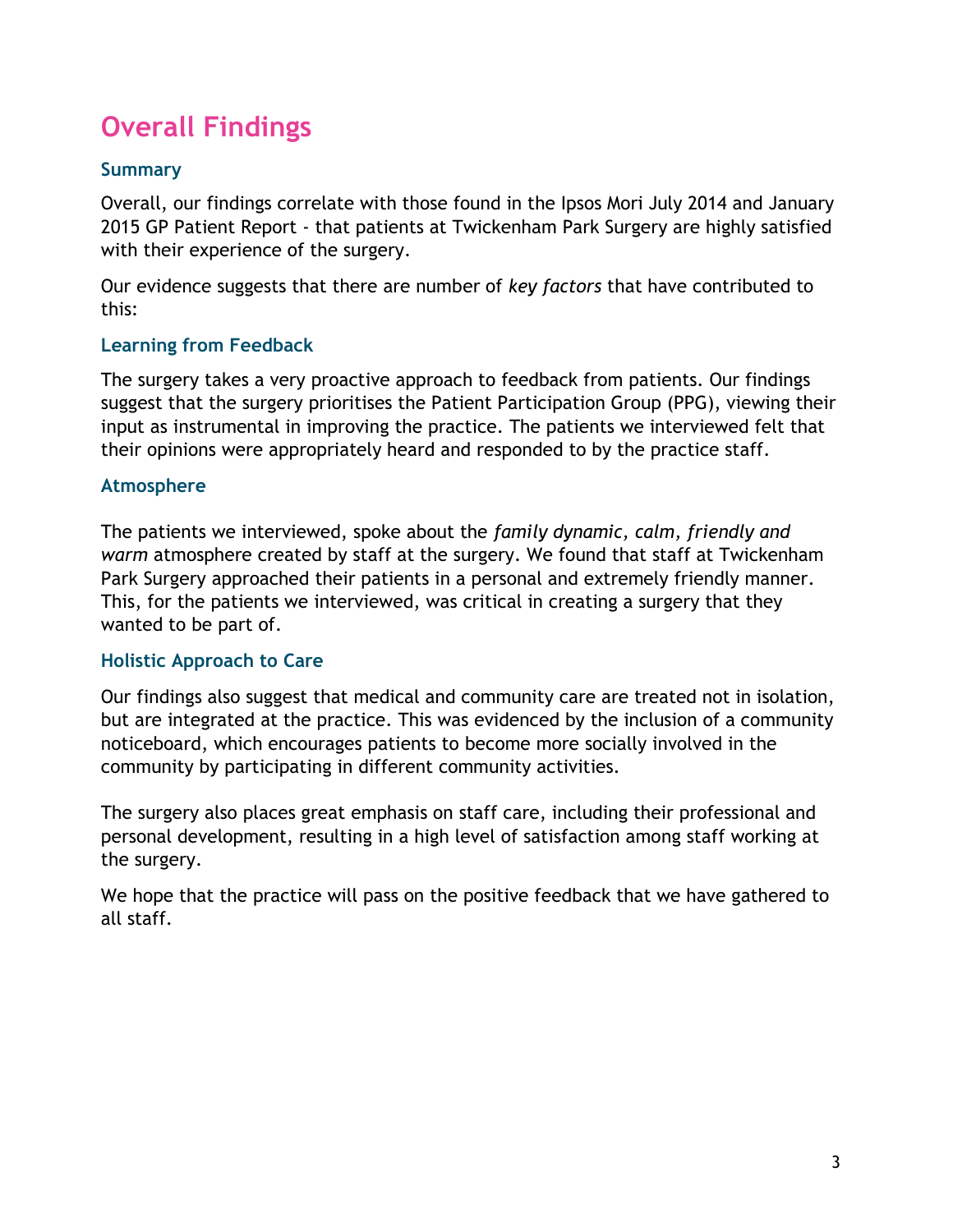### **Findings**

### **Quality of Care**

#### **Staff**

The majority of patients we spoke to felt that the best thing about the practice was the welcoming staff. Perceptions about the staff overall were very positive, being described as "*personable*", "*excellent*" and "*respectful*." We observed a very welcoming and friendly staff team as we walked around the practice.

#### **Reception Staff**

Patients viewed the receptionists as "*helpful*," "*respectful*," "*welcoming*" and "*professional*." Since the introduction of the automated check-in system however, some patients did note that their interaction with receptionists had changed as they didn't speak to them as much.

#### **GP's and Nurses**

Patients overall were very positive about the clinical staff, expressing that they were, "*easy to talk to*," "*polite*" and "*deliver good care*." Many said that they had confidence in their skills and ability and didn't have any problems in discussing problems with them. Some patients we interviewed said that the best thing about the practice was the doctors.

Most patients we spoke to said that they felt involved in their care and treatment, that they were given choice and that they could always ask if they didn't understand.

This was further supported by the Doctor we spoke to, who noted that detail and care of the patient is always prioritised over appointment times:

"*Always to give enough time to the patients so that on leaving the surgery everything that could be done has been done – every need has been addressed and they depart satisfied with the care, advice or medication received*."

However, two patients did raise some concerns with the quality of care they had received. One patient stated that they had no confidence in the first Doctor they had seen:

*"I did not think he gave my condition the attention it warranted until I asked for a different referral."*

We were also informed by a second patient that a doctor they had seen ended up "*googling his treatment rather than consulting."* 

Both of these patients were satisfied that they were now seeing different doctors.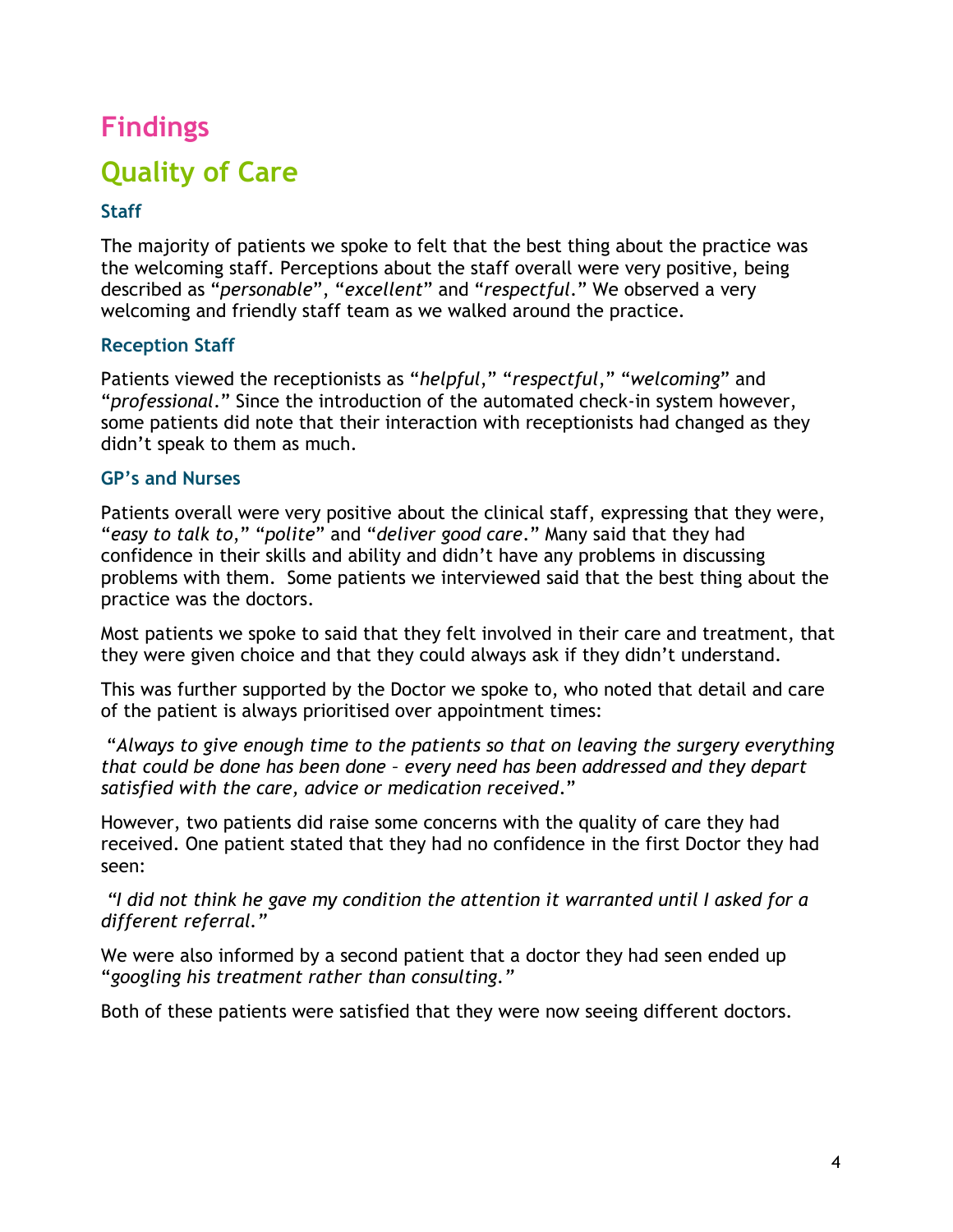#### **Training and Professional Development**

Staff members interviewed felt well supported in their roles, enjoyed their jobs and felt that they were offered and encouraged to undertake regular training. Our representatives were satisfied with the training and qualifications achieved by staff.

It was clear from interviewing staff members that a great emphasis is placed on teamwork, staff development and work satisfaction. The receptionist we spoke to felt well supported by the practice team in her additional training as a Healthcare Assistant and was pleased with the "*family type dynamic*" of the surgery team. This was further supported by patients we spoke to who liked that the surgery had a "*local, family-type feel to it*."

All staff members are also supported through regular team meetings, which provide staff with an opportunity to share examples of best practice or any issues they wish to share. Another receptionist we spoke to told us that they felt able to contribute and had no hesitation in bringing issues to these meetings.

### **Patient Advocacy**

From our observations and conversations with staff, it is clear that great importance is placed on patient advocacy.

Feedback, both positive and negative, is actively encouraged with a box for written submissions clearly presented on the reception desk and online feedback promoted on the website. The surgery has received only one complaint during the course of the year, which are captured through NHS choices and *I want great care* website.

The Patient Participation Group (PPG) is clearly promoted in the surgery with information about how to volunteer. The group has made considerable contributions to the way patients are heard and are engaged with. In particular, as a response to confusion over the electronic prescription process among patients, the PPG have introduced greater clarity by displaying information about the process much more clearly in the practice.

The Practice Manager welcomes the PPG's input, telling us that, "*They are really effective. They provide an honest opinion and are representative of the surgery community*."

Additionally, the surgery is currently trying to find ways to improve the experience of booking appointments for patients by ensuring it is, "*fairer for all*". This was clearly noticed by patients we spoke to, *"I think it is great how they are constantly trying to improve the booking system,"* and*, "I've watched it grow and it always seems to develop."* 

However, when asked about the PPG, most patients were unaware of their existence or function within the surgery, despite the clear advertisement.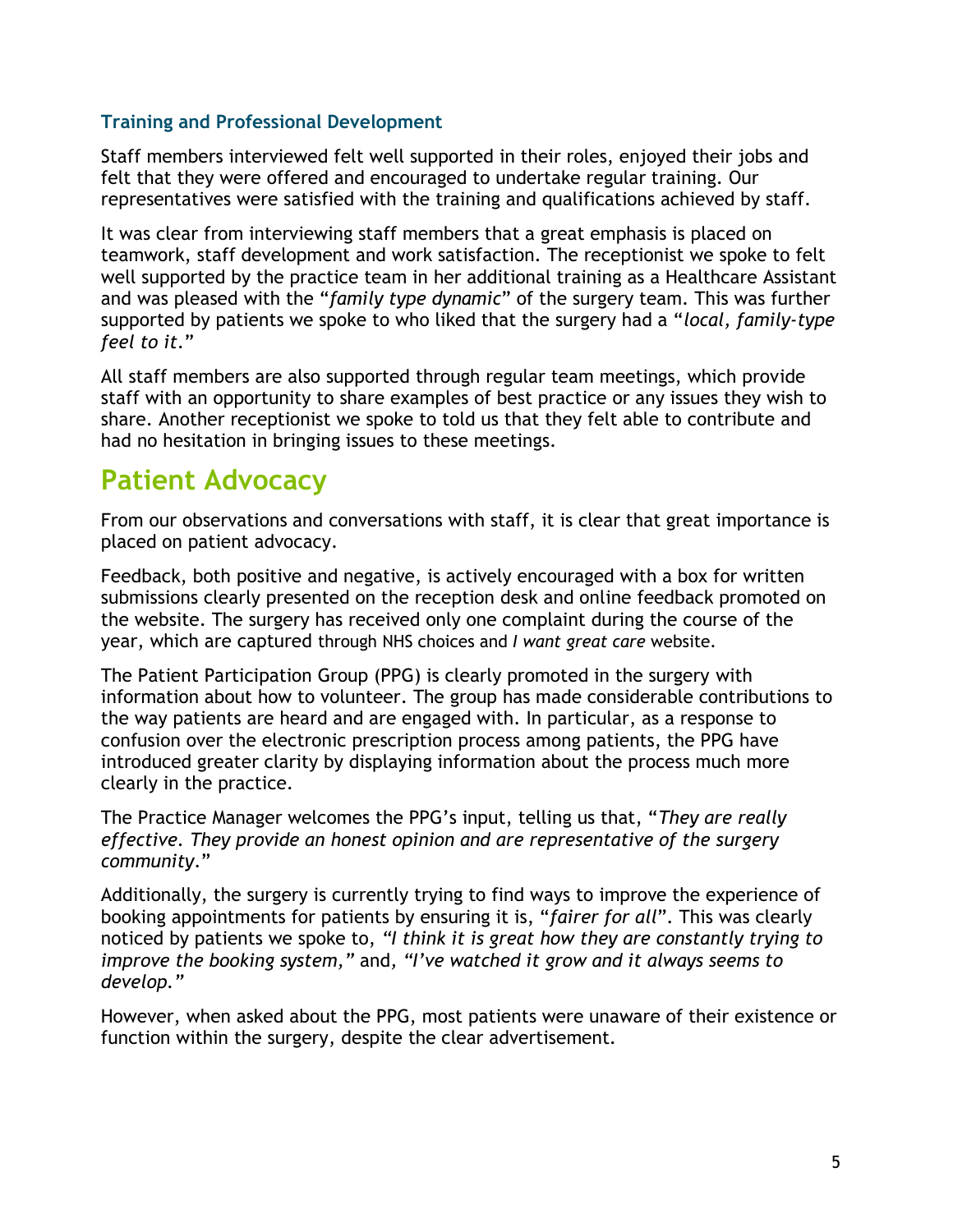### **Physical Environment**

The surgery is located on a quiet residential street not far from Richmond High Street and is situated in a well-maintained building.

There is clear signage outside with details of the practices' senior partners and on a separate sign, the surgery's opening hours.

Internal signage is also very clear, with each doctor's name on their consulting room door, signs for fire exits, toilets, and the seminar room clearly displayed and well positioned. We did not observe any clear information on the clinical staff available at the surgery, despite a few of the patients we spoke to being new to the practice.

The surgery had good disabled access. The premises were spacious with wide hallways and a functional lift allows disabled access to the second floor. The surgery has a disabled toilet, which is immediately next to the waiting room area. Staff also told us that doctors would come downstairs if so desired by the patient. However, at the entrance, our representatives observed that a small ledge and limited space could restrict disabled access. On talking to the receptionist, she told us that a hearing loop was available but we did not observe any clear promotion of this.

The practice was well lit with large skylights upstairs and was bright and airy throughout. All toilets were clean and hand sanitisers were available on the ground floor waiting area.

The surgery had clean carpets throughout. The waiting rooms were spacious, with plenty of seating, which were in good condition and free of stains or damage. The downstairs waiting area also included a small children's corner with toys and games, which were being used during our visit.

We recommended that the surgery includes a noticeboard in the waiting area with the names of staff and doctors, to ensure those new to the practice are aware of clinical staff available to them. All staff should wear name badges, which should also include their job title.

We also suggested that the addition of an automatic door at the entrance and a ramp would further help to improve disabled access to the building.

#### **Practice's Response**

The practice assured us that all reception and admin staff do have name badges displaying their names and job titles. However, they noted that as the badges display both first and last name, it is not a requirement to wear them. The practice leaflet includes a list all staff names and job titles and all clinical staff have their names and roles printed on their consulting room door. Any additional measures were therefore felt to be unnecessary by the practice.

The practice agreed that an electronic door would ease access for some wheelchair and pushchair users. The practice have applied for funding through the NHS to develop the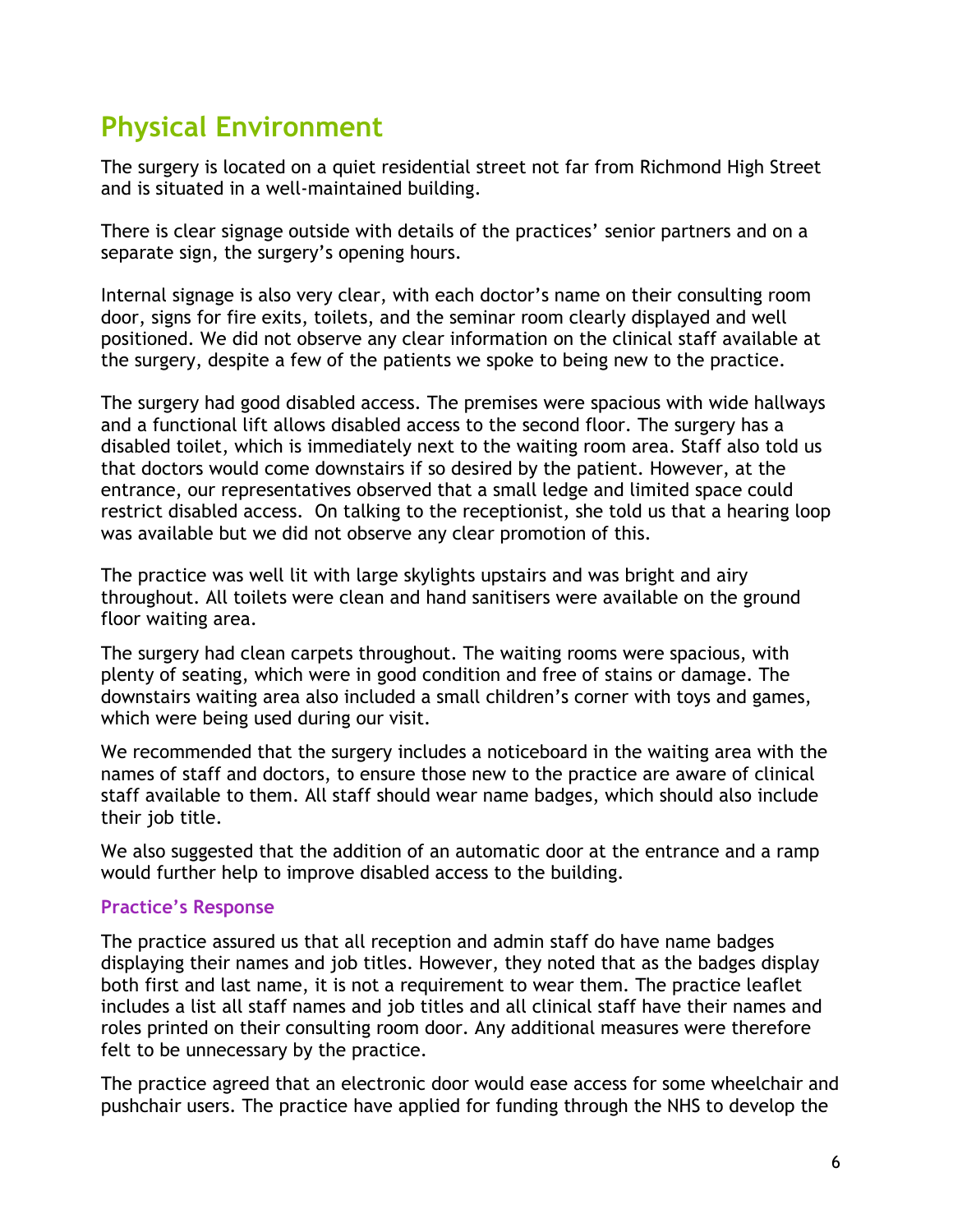premises and when the funding is granted, they assured us that they will install automatic doors.

#### **Reception Area**

The reception area was very quiet on both occasions we visited and we never observed a queue. This was helped by the automated check-in system, which the majority of patients used as soon as they walked in.

However, one patient did note that as the desk is directly by the entrance and waiting room area, the ability to have confidential conversations with receptionists can "*prove problematic*". Our representatives also observed that during very quiet times at the surgery, patients could be overheard at reception asking for repeat prescriptions.

We recommended that the surgery places a sign at reception stating that if patients would like to have a confidential conversation with staff then they can ask to speak to them in another room. This will mitigate any issues if queues do develop.

#### **Practice's Response**

The practice have confirmed that they have placed a sign on the reception desk, as well as on the notice board, letting patients know that they can ask to be spoken to in a separate room.

### **Access**

#### **Information**

The practice provides a range of useful, relevant and up to date medical information in a directory for patients, which is clearly displayed on a table in the waiting room. We also observed a range of information on local support services on posters around the waiting room. All patients we spoke to stated that the clinical staff were happy to provide information about services if it is relevant to their condition.

The notice boards were presented in an engaging way, although we did observe that some noticeboards were positioned very high up and therefore not easily readable.

In the downstairs waiting room, there was also a community noticeboard showing activities that patients can get involved with in the local area. The Practice Manager told us that the inclusion of the board is to help, "*isolated members of the community to get involved in sociable activities."* On the occasion we visited, the board presented images of staff, including practice managers, receptionists and doctors raising money for a local hospice. Some of the patients we spoke to made a positive reference to the board and suggested it contributed to their already established image of the surgery team as "*cohesive and family natured*."

Patients using foreign languages are given online access to information and our representatives observed a card at reception that provides a language key. Receptionists also told us that telephone translation is available.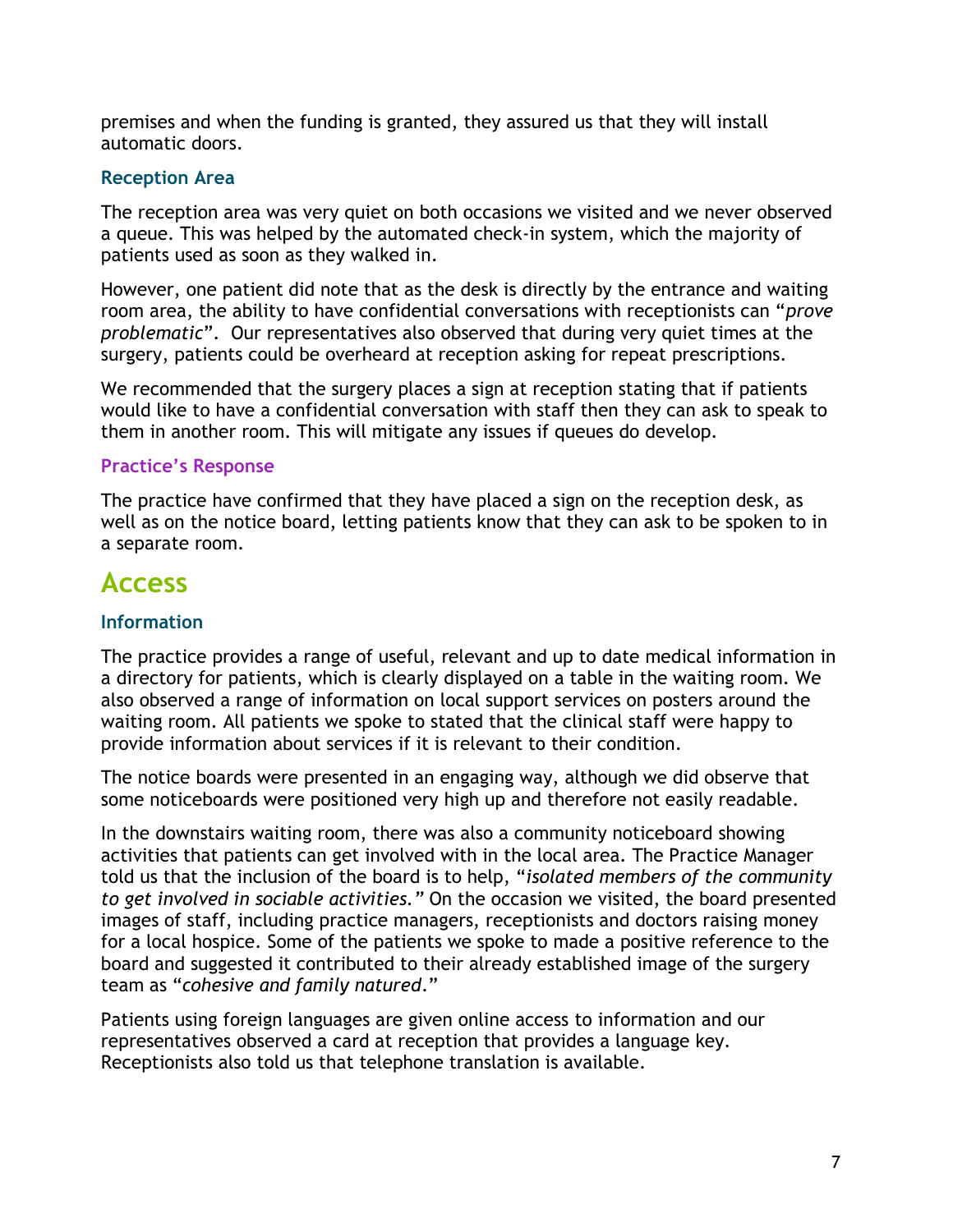#### **Booking Appointments**

During our visits, the majority of patients told us that booking appointments was easy, that they had been able to book with the GP of their choice, that they could always get appointments when they needed them and that they were happy with appointments on offer to them. Most patients noted there was nothing they would do to improve the booking system.

The surgery has a functional on-line appointment booking system as well as an automated telephone booking system that can be used by patients 24 hours a day.

A few patients commented that they found it difficult to get through on the phone, noting that it takes, "*quite a few attempts to get through."* Others noted that they preferred using the phone to book appointments as this meant they could talk to a receptionist about the urgency of their condition, *"I don't like automated systems, using the telephone is much better."*

The majority of patients stated that they could get an appointment when they needed one. A few patients disagreed with this statement, one patient noting, "*I would have preferred to come yesterday with my son when he had an appointment but I had to come back today*."

Most of the patients we spoke to either felt they could see the GP of their choice or didn't have a preference to which doctor they saw, "*I don't usually ask for a specific doctor, I'm quite happy with all of them."* However, a few of the patients we spoke to expressed frustration at not being able to choose a doctor through the automated system, *"Never get to see the same doctor, it can be very tricky."* 

Awareness of the online booking system was very low with most patients telling us they used the automated system or phoned reception to book appointments. We received a mixed reaction from patients who did use the online booking system, some commenting that they found it "*useful*," whilst others said it was "*frustrating to use*" and that it "*doesn't have much choice with appointment selection*."

Currently, the practice promotes the online system on a noticeboard in the practice and on the website. They are also adding more information to their practice leaflet about the system.

We recommended that the practice consider other ways to advertise the system to ensure all patients have the option to book their appointments online. We also recommended that the online system is improved so that it is more patient friendly.

#### **Practice's Response**

The practice assured us that all new patients registering with the practice are given information about the online system with their registration forms and anyone that calls the practice is given the option of using the automated service. They also told us that the issue of creating a more patient friendly online system would be raised as an area for discussion with the practice's PPG.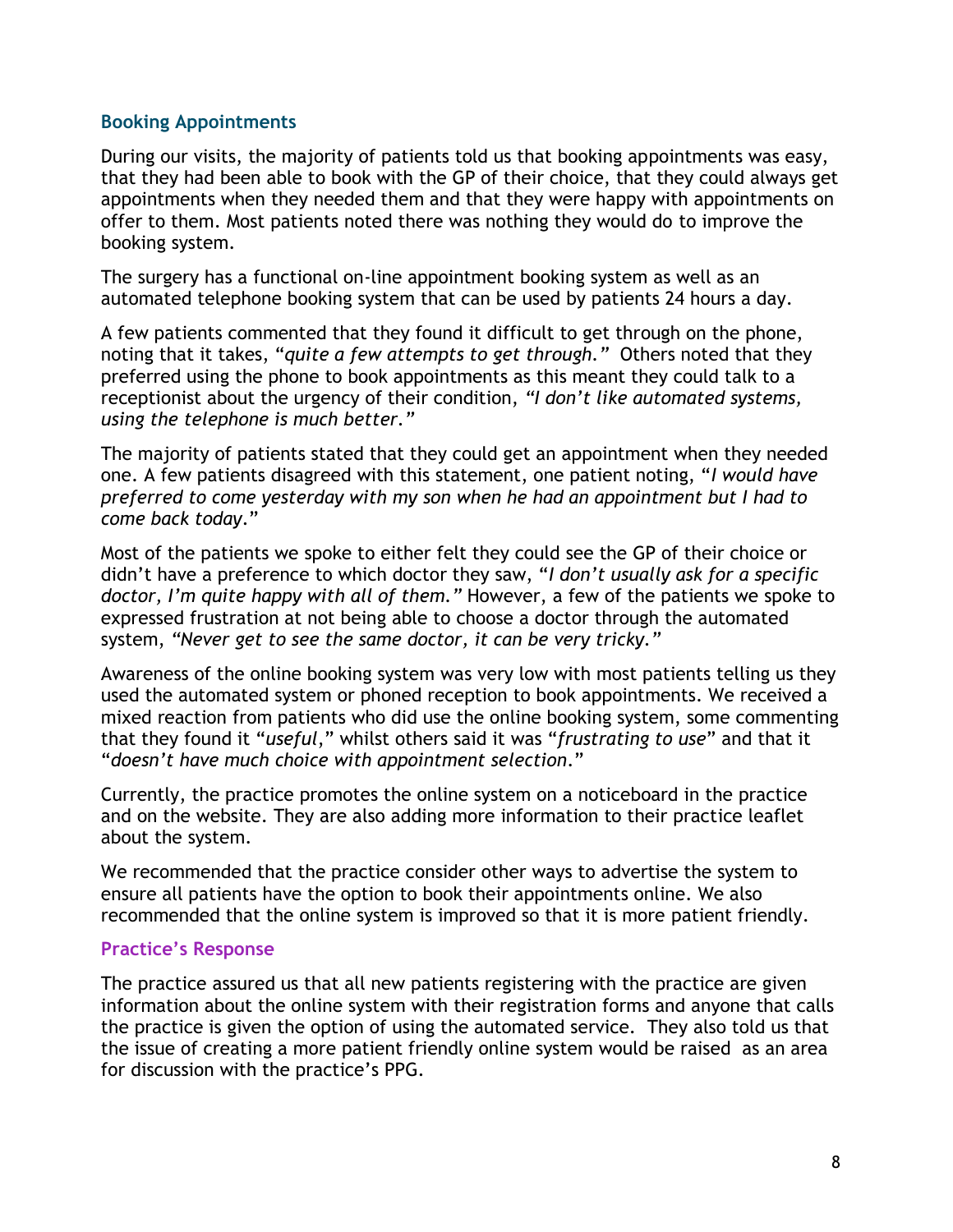#### **Waiting Times**

During our visits, patients were waiting no longer than 5-10 minutes. We observed that the direct impact of this was a very quiet and calm waiting area.

The practice told us that this was due to the effective management of appointment times at the surgery with 15 minutes of time allocated to six appointments followed by 15 minutes for six telephone consultations per doctor. The Doctor told us that this allows for adjustment if a particular patient needs more time.

#### **Opening Hours**

Almost all patients we spoke to were happy with the opening times, although some patients told us that they'd been to A&E at the weekend because the doctors were unavailable.

#### **Out of Hours**

Most patients were aware of the out-of-hours service as it was clearly advertised in the surgery and on the automated telephone system. One patient noted their satisfaction with the service as one of the doctors had visited them out-of-hours during an emergency.